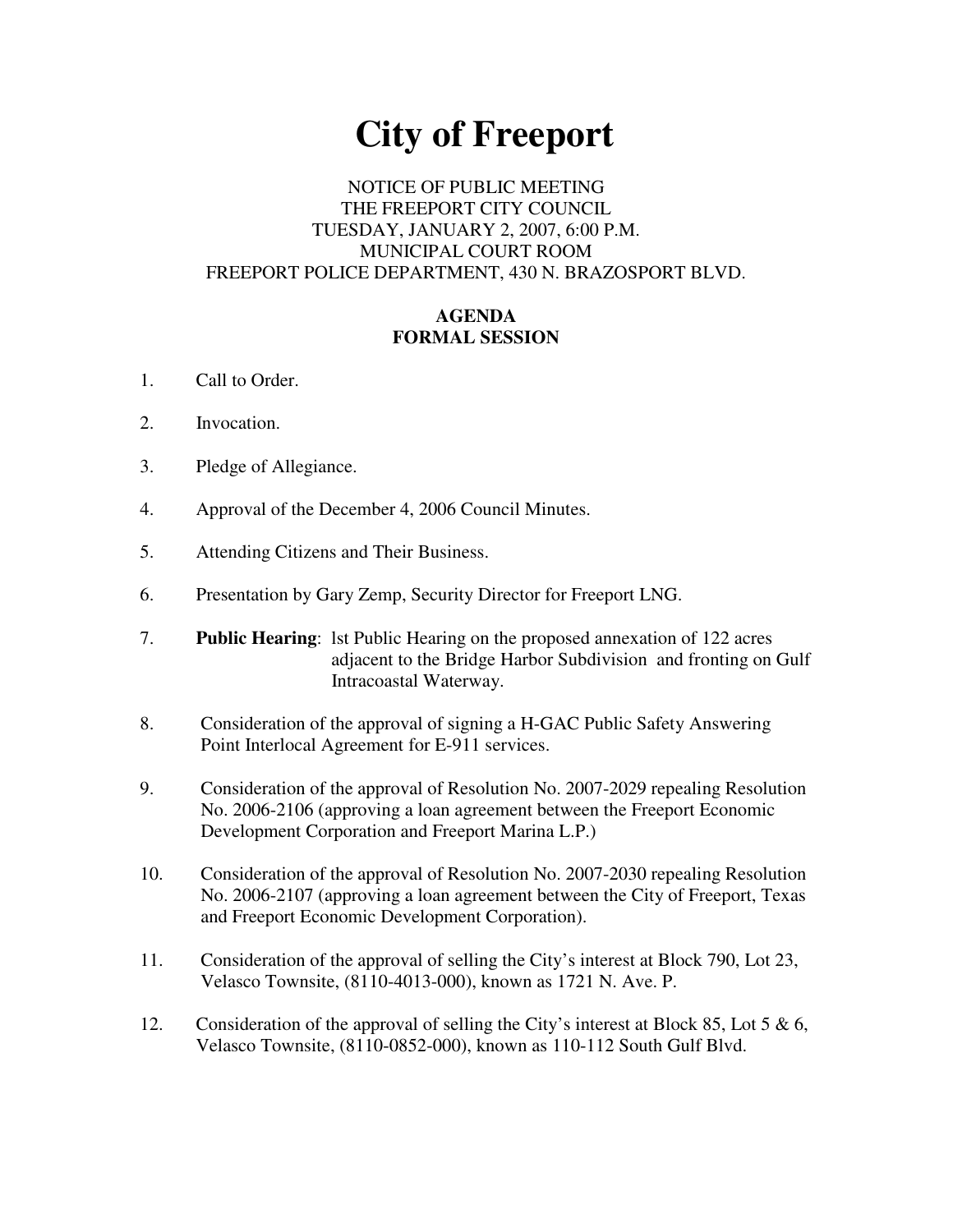- 13. Consideration of the approval of selling the City's interest at Block 28, Lots l6 thru 23, Velasco Townsite, (8110-0341-000), known as 503-517 South Ave. C.
- 14. Consideration of the approval of selling the City's interest at Block 38, Lot 23, Velasco Townsite, (8110-0425-000), known as 603 South Ave. I.
- 15. Consideration of the approval of selling the City's interest at Block 39, Lots l thru 24, Velasco Townsite, (8110-0427-000), known as 601-624 South Ave. I.
- 16. Consideration of the approval of selling the City's interest at Block 623, Lots 6 thru 12, Velasco Townsite, (8110-2193-000), known as 714-724 North Ave. G.
- 17. Consideration of the approval of purchasing a new ambulance for the Freeport Fire/EMS Department.
- 18. Consideration of the approval of purchasing four (4) mobile radios and two (2) hand held radios for Freeport Fire and EMS Department.

Elected Official Report

#### **Work Session**

- A. Administration Report
- B. Discussion concerning a request from Capital Telecommunications, Inc. to install a fiber optic cable along SH 288 to Broad Street.
- C. Discussion concerning relocating a paddle boat to Freeport.
- D. Discussion concerning the proposed countywide joint election.

# **Executive Session**

- A. Section 551.071 Government Code Consultation with City Attorney concerning pending or contemplated litigation settlement offers or other matter in which his duty to the City Council under the Texas Disciplinary Rules of Professional Conduct of the State Bar of Texas clearly conflicts with Chapter 551, Government Code, to wit:
	- (1) Western Seafood Company/Western Shellfish, et al.

# **Adjourn**

NOTE: ITEMS NOT NECESSARILY DISCUSSSED IN THE ORDER THEY APPEAR ON THE AGENDA. THE COUNCIL, AT ITS DISCRETION, MAY TAKE ACTION ON ANY OR ALL OF THE ITEMS AS LISTED.